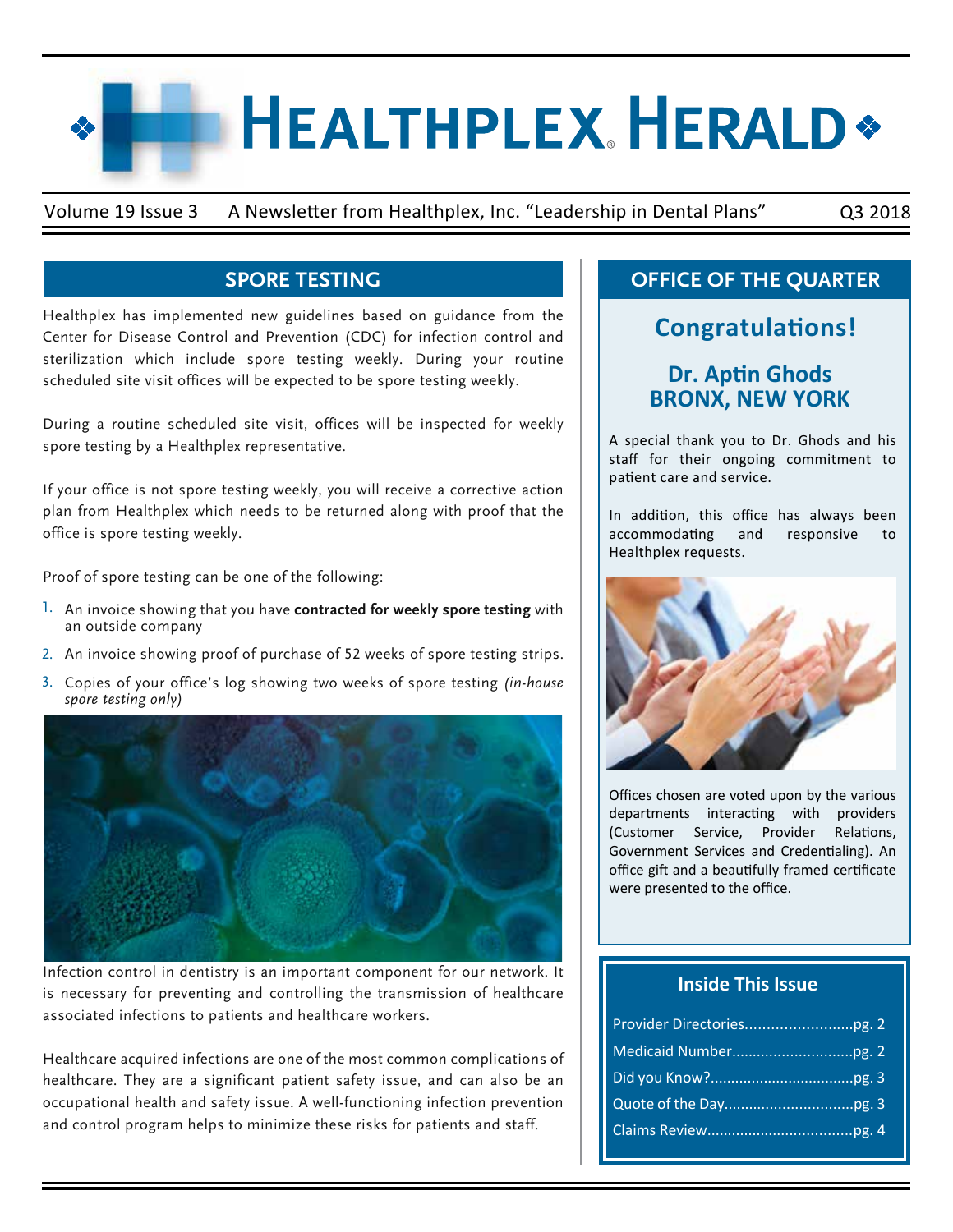# **HEALTHPLEX HERALD**

## **KEEP YOUR OFFICE INFORMATION UP TO DATE ON PROVIDER DIRECTORIES!**

Healthplex strives to keep accurate and relevant provider directories. Knowing which providers and specialists are available within a plan is critical, as patients who visit a non-participating provider will face higher fees or be denied care. Whether a provider joins or leaves a particular practice, an office should always notify the insurance plans with which they participate of any changes to their associate providers. Healthplex, like many insurance carriers, maintains an online directory that lists the participating providers at a given office location. Checking the internet to see which providers are listed in a given plan's directory, and then informing the plan of any required changes is highly recommended to prevent confusion with patients who believe that an otherwise listed provider is available and accepting their plan.



#### **Changing Office Information**

We understand the challenges of running a practice. You may find that your practice has become too small to house the growing number of patients, you may even be selling your practice or moving onto retirement. This is a friendly reminder to notify Healthplex **at least 30 days prior to any changes in your practice information**. This includes **changing your Tax Identification Number**, **changing the name of your practice**, or if you are **moving and/or selling your practice**. We need this updated information so that we can send you all necessary paperwork for the change. This will allow us to process claims in a timely manner and ensure that payments are sent to the correct practice. **Please remember to contact Healthplex if you have changes to your telephone number(s), fax number(s) or the email address(es) associated with your practice**. If you have any questions or need assistance with updating your practice information, please contact Provider Relations at *providerrelations@healthplex.com* or by calling *800-468-2183 option 5*.

#### **Expediting Contracting**

In an effort to facilitate the contracting and credentialing process, Healthplex has implemented the process of emailing paperwork via Docusign. Please make sure that you provide valid email addresses where paperwork can be sent. We need your email address so that we can send you all necessary paperwork and to process your request in a timely manner.

## **HEALTHPLEX CONTACTS**

#### **healthplex.com**

#### **Phone Numbers**

#### **Provider Hotline..................888-468-2183** (Options)

- 1: Eligibility
- 2: Urgent Referrals
- 3: Website Support
- 4: Claims Automated System
- 5: Contracting (Commercial Programs)
- 6: Contracting (Government Programs)
- 7: Panel Participation

**UM Clinical Review.............888-468-5182 Internet Support..................888-468-5171**

#### **Fax Numbers**(516 area code)

| Credentialing228-9568          |  |
|--------------------------------|--|
| Customer Service227-1143       |  |
| Provider Relations228-9571     |  |
| Referral Authorization228-5025 |  |

#### **E-Mail**

ProviderRelations@healthplex.com Info@healthplex.com  Claims@healthplex.com Referrals@healthplex.com

## **MEDICAID NUMBER**

All NY providers enrolled in a Healthplex administered Medicaid or Child Health Plus plans must have a Medicaid number in order to continue to participate in these programs or risk being removed from the managed care provider network. This applies to all owners and associates in your practice.

All participating providers must submit an application to New York State Medicaid. This will not require you to treat State Medicaid fee-for-service patients.

If you have not enrolled, please visit *www.emedny.org/info/ProviderEnrollment/index.aspx* If you have questions during the enrollment process or would like to check the status of your application, please contact: NYS Medicaid CSRA's eMedNY Call Center at *(800) 343-9000*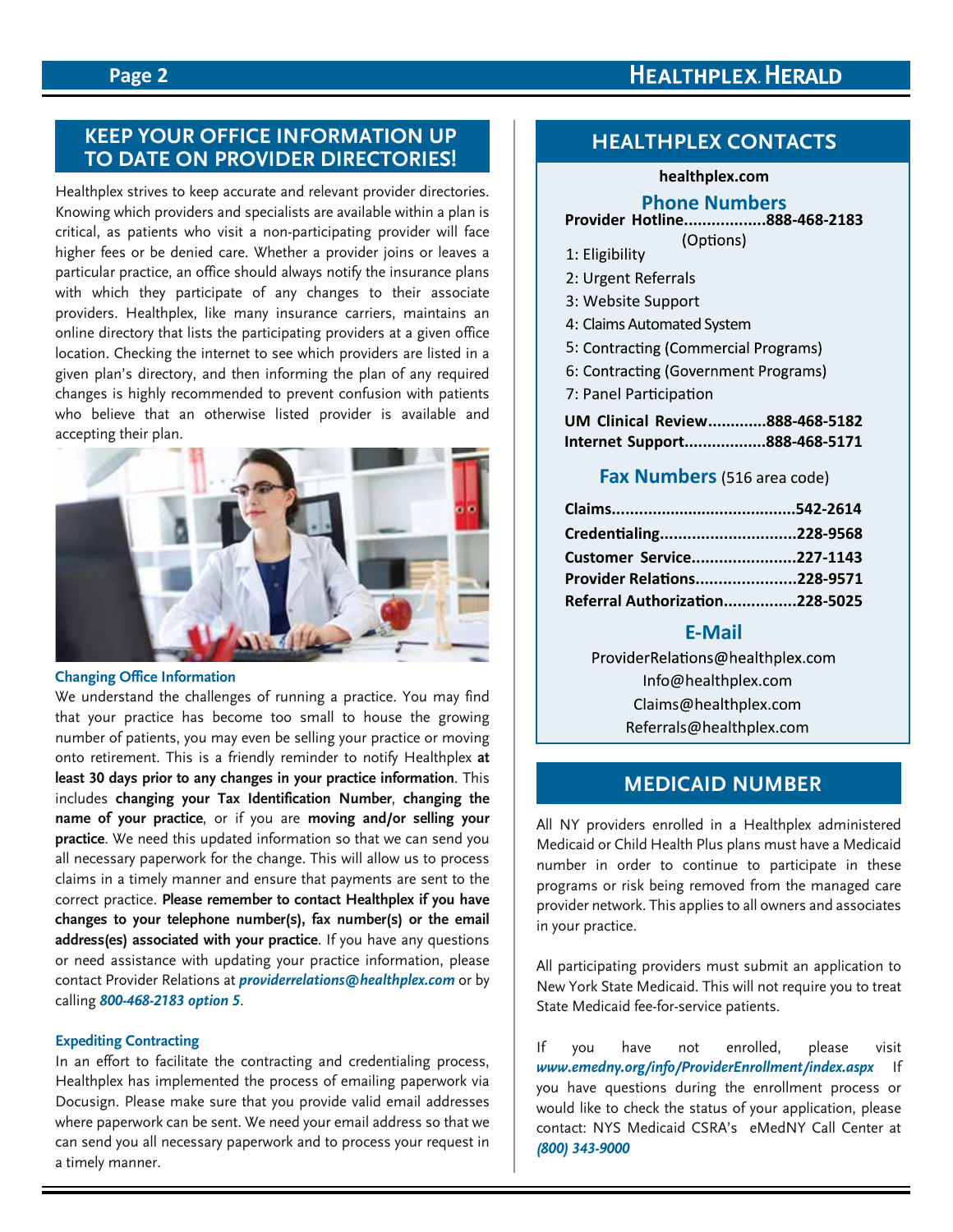## **DID YOU KNOW?**

We have all heard of the saying *"An apple a day keeps the doctor away"*, but do you know why?

Apples are a naturally sweet, low-calorie alternative to cavity-causing, sugary snacks like candy and fruit juice and they clean your teeth while you eat them.

Benefits of apples:

- **Vitamin C**  Apples contain vitamin C which boosts your immune system which helps 1. maintain overall health and keeps your gums healthy. Without vitamin C, your gums become more vulnerable to infection, bleeding and gum disease. If you have periodontal disease, a lack of vitamin C increases bleeding and swelling.
- **Prevents Heart Diseases** Apples are rich in flavonoid which can prevent coronary heart 2. disease and cardiovascular disease. Flavonoids are also known for their antioxidant effects in reducing free radicals.
- **Low in calories** A regular size apple has between 70-100 calories. Since an apple 3. contains sugar, eating one can curb your craving for candy or chocolate but gives you only ¼ of the calories.
- **Prevents Cancers**  Apples target multiple cancers such as colon cancer, prostate cancer 4. and breast cancer in women. Quercetin, a flavonoid, shows promise for reducing the risk of various cancers, including cancers in the lungs and breast. It may also reduce free radical damage. Quercetin may neutralize free radical damage, which has been implicated in a variety of age-related health problems, including Alzheimer's disease.
- **Phenols** This nutrient has a double effect on cholesterol. Phenols reduce bad cholesterol 5. and increase good cholesterol. They prevent LDL cholesterol from turning into oxidized LDL (a very dangerous form of bad cholesterol).



- **Prevent tooth decay** The juice of the apples has properties that can kill up to 80% of bacteria. Apples also act as a toothbrush, cleaning 6. teeth and killing bacteria in the mouth, which may reduce the risk of tooth decay. Chewing apples is good for saliva production, and they're packed with vitamins to keep your gums healthy. Chewing the fibrous texture of the fruit and its skin can stimulate your gums and reduce cavity-causing bacteria. Apples can also gently remove plaque trapped between teeth.
- **Protects your brain** Apple has substances called phytonutrients, and these phytonutrients prevents neurodegenerative diseases like 7. Alzheimer's and Parkinsonism.
- **Healthier Lungs** Research at the University of Nottingham Research shows that people who eat five apples or more per week have fewer 8. respiratory problems, including asthma.
- **Bone Health** Boron, a nutrient found in abundance in apples, supports strong bones and a healthy brain. Potassium in apples also 7. improves bone mineral density.
- **Phytonutrients** Apples are rich in a variety of phytonutrients, including vitamins A and E and beta carotene. These compounds fight 8. damage from free radicals, reducing the risk of heart disease, diabetes and asthma.

*So go ahead and add an apple a day to your diet and it may even keep the dentist away!*

**"***A successful man is one who can lay a firm foundation with the bricks others have thrown at him***." Brinkley**